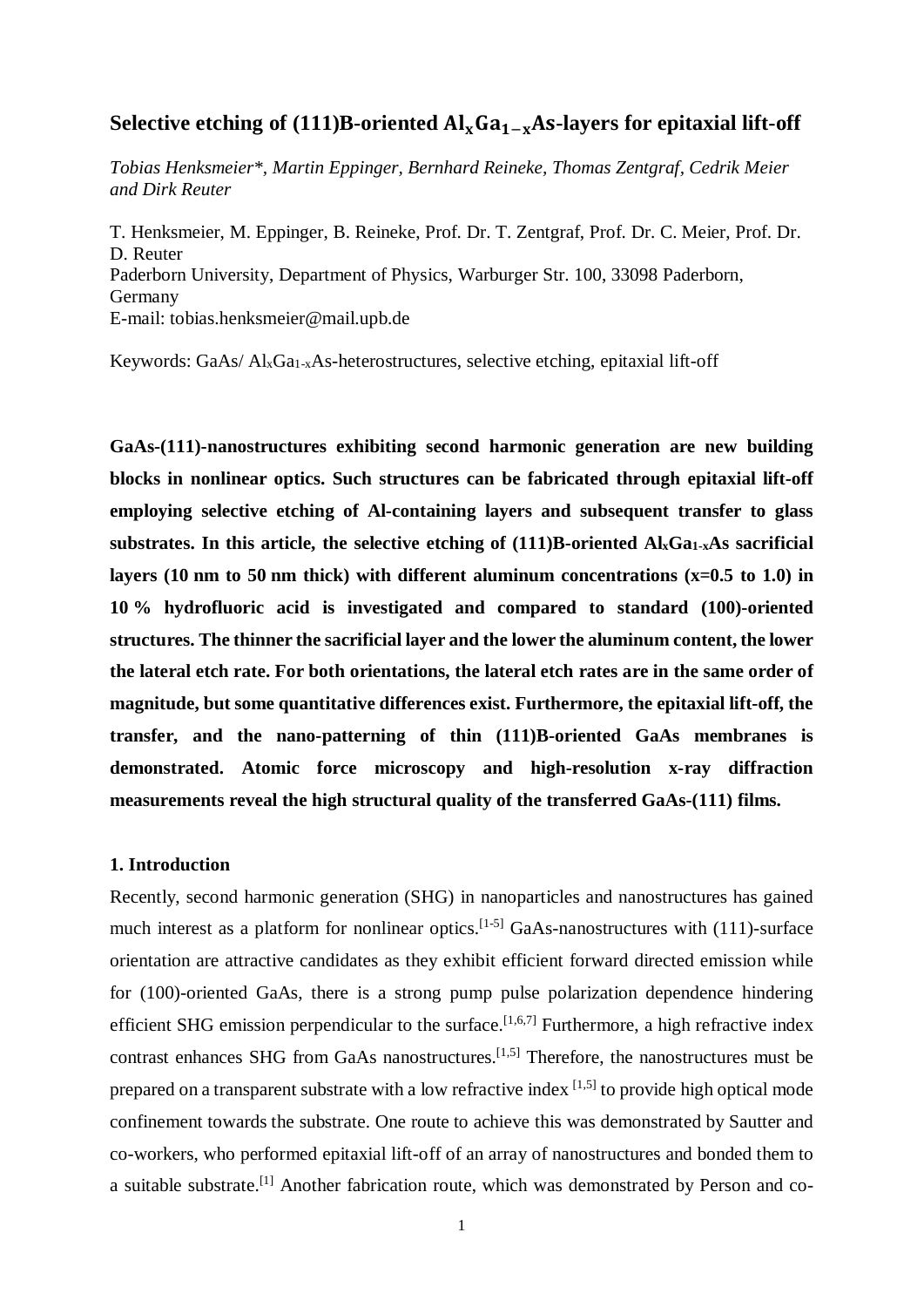workers for (100)-oriented GaAs structures <sup>[8]</sup> and which we will discuss in this publication for (111)-oriented GaAs films, is the transfer of a thin membrane by a combination of epitaxial liftoff and bonding followed by subsequent nano-patterning.

Epitaxial lift-off of GaAs-based heterostructures was first investigated by Yablonovitch and co-workers, who transferred GaAs-based heterostructures in (100)-orientation.[9,10] Black wax was applied onto small samples before a thin buried  $A\lambda_{x}Ga_{1-x}As$  sacrificial layer with high aluminum-content was etched by hydrofluoric acid (HF). The so released films were then transferred and bonded to various substrates.[10] Until now, numerous investigations were made on the selective etching of  $Al_xGa_{1-x}As$  sacrificial layers with (100)-orientation, studying e.g. different HF-concentrations and temperatures, aluminum concentrations in the sacrificial layer, or the reaction kinetics in the lateral etch channel.<sup>[11-14]</sup> Besides, sophisticated methods to liftoff complete wafers were reported.<sup>[15, 16]</sup> Practically all studies so far have been done for the technologically relevant (100) surface orientation. In one case, epitaxial lift-off has been demonstrated for  $(111)$ -oriented layers.<sup>[1]</sup> However, the focus of that work was on the optical properties of these nanostructures and the epitaxial lift-off has not been investigated systematically. In this article, we present a study on the lateral etch rates of  $Al<sub>x</sub>Ga<sub>1-x</sub>As$ sacrificial layers with (111)B-orientation for different layer thicknesses (10 nm to 50 nm) and aluminum contents ( $x=0.5$  to 1.0). The lift-off and transfer of 500 nm thick GaAs-(111)B films to glass substrates and subsequent nano-patterning are demonstrated, where the high structural quality of the film is maintained after the transfer.

#### **2. Experimental Details**

All samples were grown by solid-source molecular beam epitaxy on GaAs-(111)B substrates with a 1 $\degree$  miscut towards (211). Besides, samples on GaAs-(100) substrates with nominally onaxis orientation have been fabricated for comparison. The layer sequence starts with a 100 nm GaAs buffer layer followed by an  $\text{Al}_x\text{Ga}_{1-x}\text{As}$  sacrificial layer of variable thickness d (10 nm  $\leq d \leq 50$  nm) and is terminated by 500 nm GaAs. The 500 nm GaAs is the layer we will lift-off. The aluminum-content x of the sacrificial layer was varied between 50 % and 100 %. As already known from the literature  $[17-20]$ , the process window for the growth of GaAs and even more for  $Al_xGa_{1-x}As$  on  $GaAs(111)B$ -substrates is rather small to obtain smooth surfaces. We employed a growth temperature of 590 °C and beam equivalent arsenic  $(As<sub>4</sub>)$  pressure of  $p_{\text{As}4} = 1.50 \times 10^{-5}$  mbar at a growth rate for GaAs of 0.3 monolayers per second (ML/s). To obtain smooth AlAs films, the As4-pressure had to be decreased compared to the growth of pure GaAs to  $p_{As4} = 0.90 \times 10^{-5}$  mbar and the substrate temperature had to be increased to 630 °C. The growth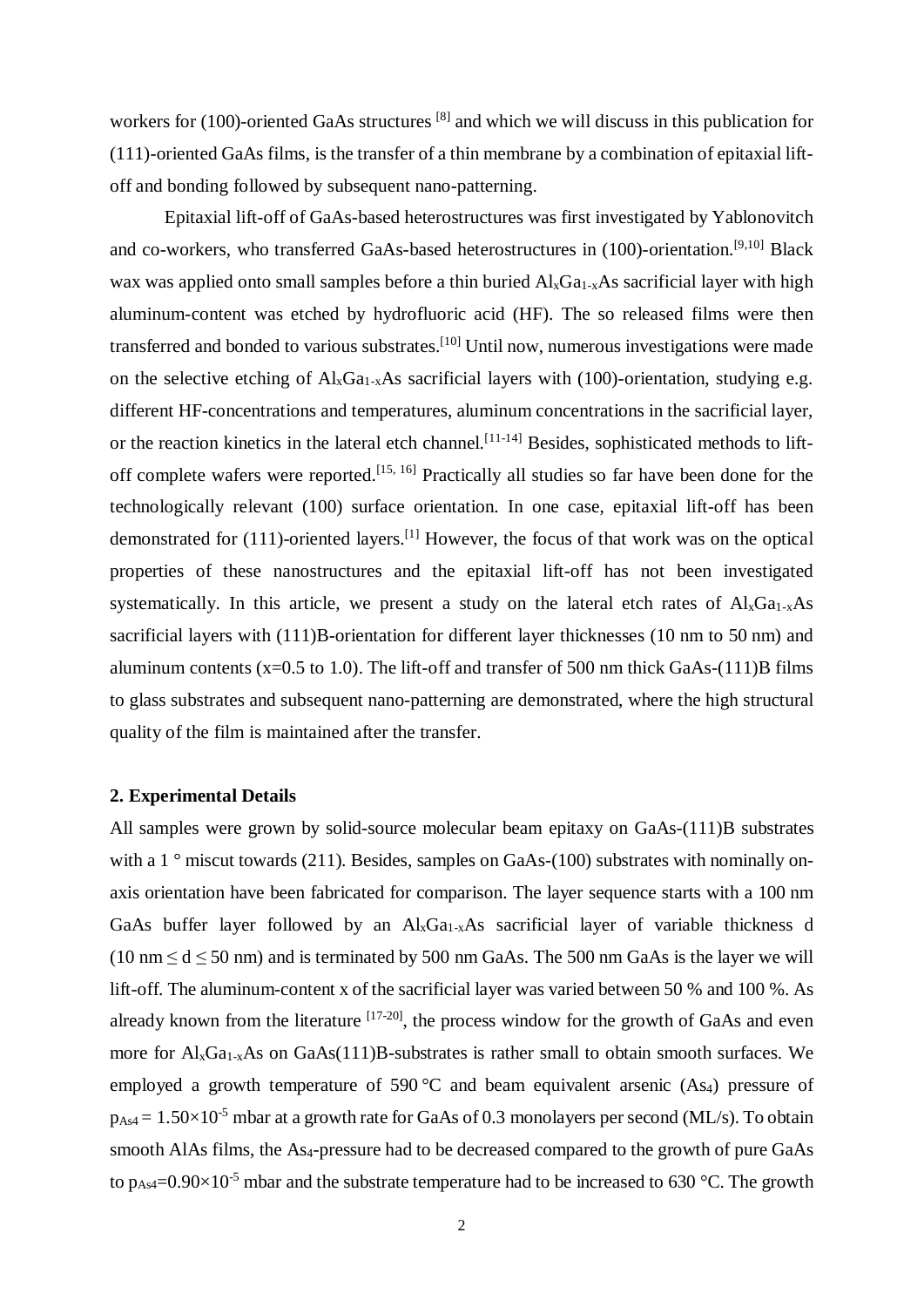rate was 0.15 ML/s. For smooth  $Al_xGa_{1-x}As$  layer growth, the arsenic pressure and the growth temperature was linearly interpolated between the arsenic pressure and the growth temperature used for GaAs and AlAs, respectively. For  $Al_xGa_{1-x}As$ , the growth rate varied from 0.15 ML/s to 0.45 ML/s, depending on the Al-content x. With optimized growth parameters, a smooth surface with a surface roughness (root-mean-square roughness) of  $\leq 0.5$  nm was obtained on a  $1×1 \mu m^2$  area and ≤ 0.7 nm for  $10×10 \mu m^2$  (see **Figure 1**a for an example). The roughness values are average values for AFM measurements taken at different positions of the sample. For the growth of (100)-oriented substrates, the growth window is wider and we employed a substrate temperature of 600 °C and an As<sub>4</sub>-pressure of  $p_{As4} = 2.27 \times 10^{-5}$  mbar for the growth of the whole layer sequence. The growth rate for GaAs was  $0.7$  ML/s and for  $Al_xGa_{1-x}As$  between  $0.35$  ML/s and 1.05 ML/s.

After growth, small samples of  $4\times4$  mm<sup>2</sup> edge length were cleaved from the wafers. Due to the different orientations of the easy cleaving directions, for the (100)-orientation we obtained square-shaped samples whereas for the (111)-orientation diamond-shaped samples with a 60 $^{\circ}$ angle were prepared.

The samples were processed in two ways:

 (1) **Figure 2** shows the process schematically. Black wax is applied to the sample's surface following a procedure developed by Yablonovitch and co-workers.<sup>[9,10]</sup> Then, the samples were immersed into 10 % HF at room temperature. Due to the high selectivity of hydrofluoric acid, only the  $Al_xGa_{1-x}As$  sacrificial layer is laterally etched. The GaAs is practically not etched at all. As the wax applies stress to the sample, the under-etched GaAs layer bends upwards during  $\text{Al}_x\text{Ga}_{1-x}\text{As}$  sacrificial layer etching, as shown in Figure 2, and the etch channel is opened. The reaction product diffusion is enhanced, and etch stopping due to a clogged channel is hindered. After various time intervals of  $1 h - 4 h$ , etching was stopped by dipping the samples into deionized water (DI-water). With this etching duration, the sacrificial layer was not completely removed but in the center of the sample, the  $Al_xGa_{1-x}As$ -layer remained in a certain area (see Figure 2b). We removed the wax by toluene employing an ultrasonic bath for several minutes. As the stabilizing wax is removed, the fragile under etched GaAs film is torn off and only in the area still connected by the  $Al_xGa_{1-x}As$ -layer, the GaAs remained (see Figure 2c). As a consequence, a clear step separating the under-etched from the not under-etched region becomes visible as exemplarily shown in **Figure 3**. The lateral etch depth d<sub>lateral</sub> can then be determined under an optical microscope measuring the distance between the sample edge and the step on the surface (d<sub>lateral</sub> is indicated in Figures 2b and 2c as well as in Figure 3 by a green arrow). In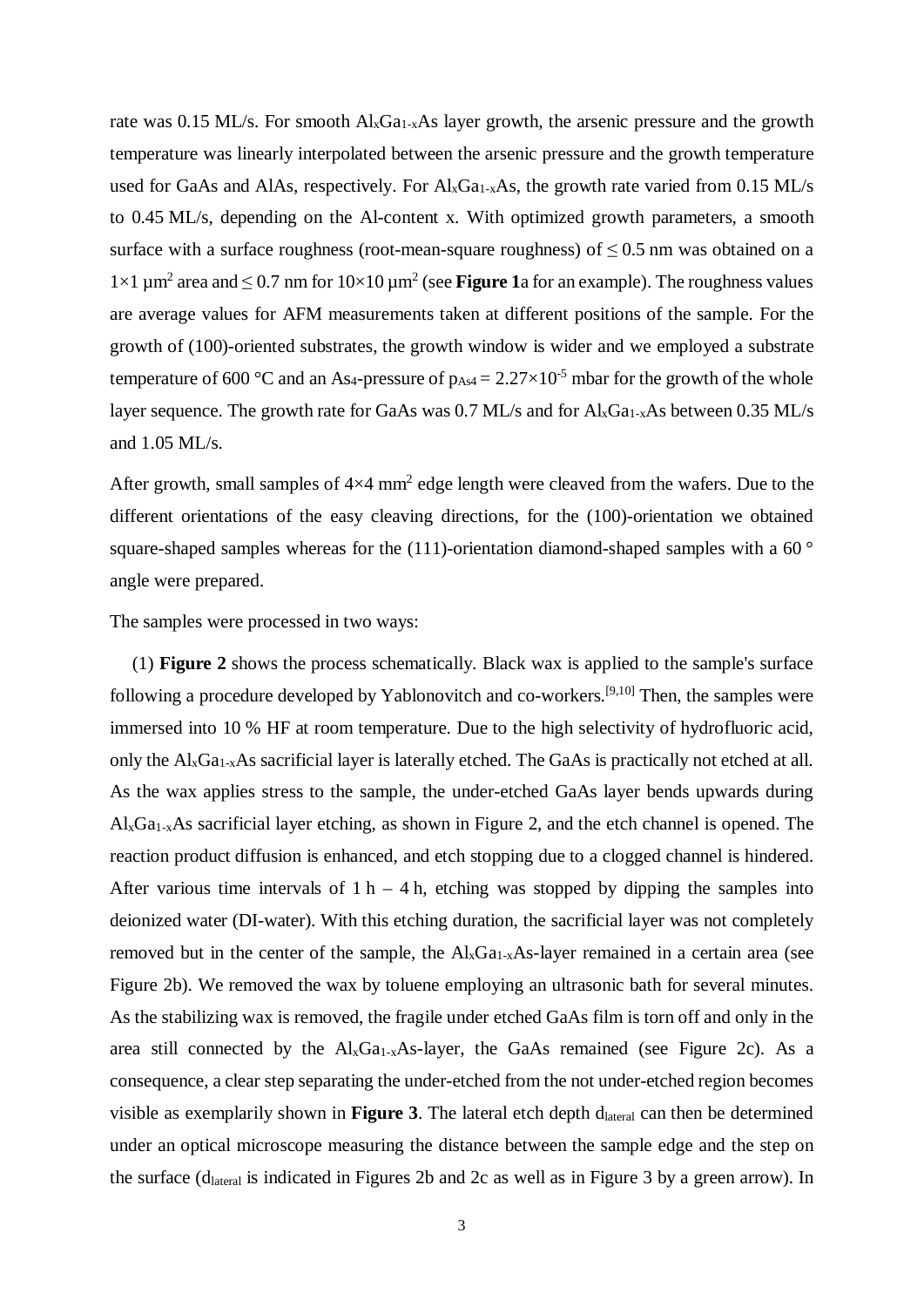the experiment, the step is not straight over the sample length, as can be seen in Figure 3. For the evaluation of  $d<sub>lateral</sub>$ , we approximated the step over the whole sample length by a straight line parallel to the sample edge at an intermediate position. Employing this straight line, the average distance to the sample edge was determined and an error for this value of d<sub>lateral</sub> was estimated. The lateral etch rate is then calculated from the experimentally determined average lateral etch depth dlateral and the etching time the sample was immersed in the HF solution. The calculated lateral etch rate is an average lateral etch rate for the etching time employed and decreases with increased etching time. The error in the lateral etch rates is approximately  $\pm 20$  %, which is quite large. However, this was also observed in the literature for (100)-oriented samples. [13,21] We etched all sacrificial layer types for two different times (65 and 130 minutes for most Al-concentrations, only for  $x \le 60$ % we etched up to 260 minutes) and determined the individual average lateral etch rates. Another option to determine the lateral etch rate is to measure the time for a complete lift-off of the GaAs film in the hydrofluoric acid. However, we observed that the completely under-etched GaAs layers stick weakly to the substrates and do not float on the etchant surface immediately after complete removal of the sacrificial layer. This results in a significant scattering of the values for the etching times and in conclusion of the lateral etch rates, so this method was not used for the quantitative values presented here. To test the transfer of the 500 nm thick GaAs membrane, we removed the sacrificial layer entirely, and the floating film was carefully transferred to a glass substrate and dried in a desiccator for roughly 24 h. Then the wax was removed in toluene (without employing an ultrasonic bath). The bonded samples were then baked in a vacuum oven ( $p \approx 5$  mbar) for roughly 24 h at 140 °C to strengthen the bonds between film and glass. To remove wax residuals, we applied an oxygen ashing process for 90 seconds followed by a short HCl dip to remove surface oxides. AFM (see **Figure 1**b) and HRXRD measurements revel the intactness of the bonded film. Finally, for a proof-of-principle experiment, GaAs-pillars on glass were fabricated using standard electron beam lithography and reactive ion etching employing a SiN hard mask.

(2) We have also used a method following the approach by Voncken et co-workers <sup>[12]</sup>, which in principle is less time-consuming. Mesa-structures were prepared by optical lithography and reactive ion etching (etch depth approximately 2  $\mu$ m to expose the Al<sub>x</sub>Ga<sub>1-x</sub>As sacrificial layer at the sidewalls of the mesa). By this preparation, the  $Al_xGa_{1-x}As$ -layer are exposed at the sidewalls. In the next step, the samples were etched for a fixed time in 10 % HF. After etching, the samples were cleaved through the mesa-structure and the cleavage plane was analyzed by scanning electron microscopy (SEM). The lateral etch depths d<sub>lateral</sub> were determined from the SEM images (not shown here) and the lateral etch rates were calculated by dividing the lateral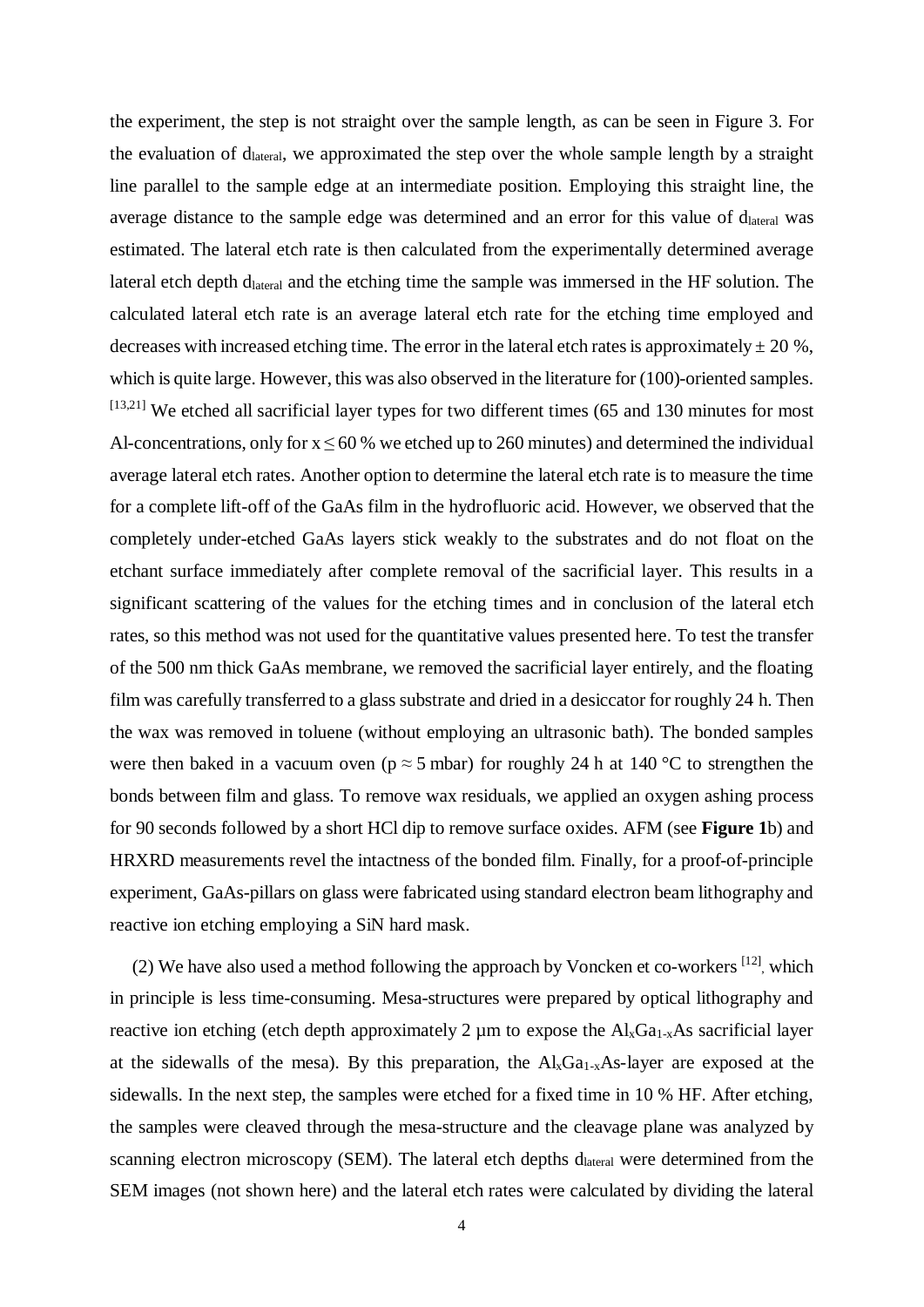etch depth dlateral by the etch time. The values for the lateral etch rates determined with this method showed a significantly larger scattering compared to method (1), so no quantitative values are reported here. However, the results follow the same overall trend as those obtained with method (1) and support the quantitative findings presented in the following. We observe further that without supporting wax, the GaAs layers sometimes stick to the substrates and that the etch channel is clogged for longer etch times.

## **3. Results and discussion**

**Figures 4a** and 4b summarize the lateral etch rates of the  $(111)$ -oriented  $Al_xGa_{1-x}As$  sacrificial layers ( $0.5 \le x \le 1$ ) in 10 % HF determined according to method (1) for two different sacrificial layer thicknesses of 25 nm and 50 nm. For comparison, **Figure 4c and 4d** show the results obtained for (100)-oriented samples. A general trend is observed for both orientations: The higher the aluminum concentration, the higher the lateral etch rate. No etching is observed for aluminum concentrations  $\leq 50\%$  for both orientations. Whereas for 60 % aluminum content etching starts already for (111)-oriented sacrificial layers (at least for 50 nm thickness), etching of the (100)-oriented sacrificial layers is not observed for this concentration. For 70 % aluminum content, significant etching is observed for both orientations. This means that we should be able to lift-off Al-containing heterostructures with up to 50 % Al-content for both orientations with the employed process parameters. It seems, for (100)-oriented layers even heterostructures with slightly higher Al-concentration can be selectively under-etched.

A rapid increase of the lateral etch rate for both, the 25 nm thick and the 50 nm thick (111) oriented sacrificial layers is observed for aluminum concentrations  $\geq$  70 %, e.g., the lateral etch rate of a 50 nm thick  $Al_{70}Ga_{30}As-(111)$  sacrificial layer is already (510±100)  $\mu$ m h<sup>-1</sup> and sufficient to obtain complete layer lift-off within several hours. In comparison, the lateral etch rates of the 50 nm thick (100) oriented sample is roughly a factor  $3 - 4$  smaller. At higher aluminum concentrations  $\geq 85$  % the lateral etch rates for the (111)-oriented sacrificial layers saturate while they still increase with Al-content for the (100)-oriented layers. The maximum lateral etch rate for the (111)-oriented layers is approximately (625 $\pm$ 100)  $\mu$ m h<sup>-1</sup> and is already reached for 85 % Al-content. For the (100)-oriented reference samples, the lateral etch rates increases from 85 % to 100 % Al-content by approximately 20 % – 30 %. The maximum lateral etch rate of (640 $\pm$ 100) µm h<sup>-1</sup> is reached for 100 % aluminum.

In summary, under our experimental conditions, the maximum lateral etch rates are the same for both orientations within the error bars and sufficiently high that epitaxial lift-off on a mm-scale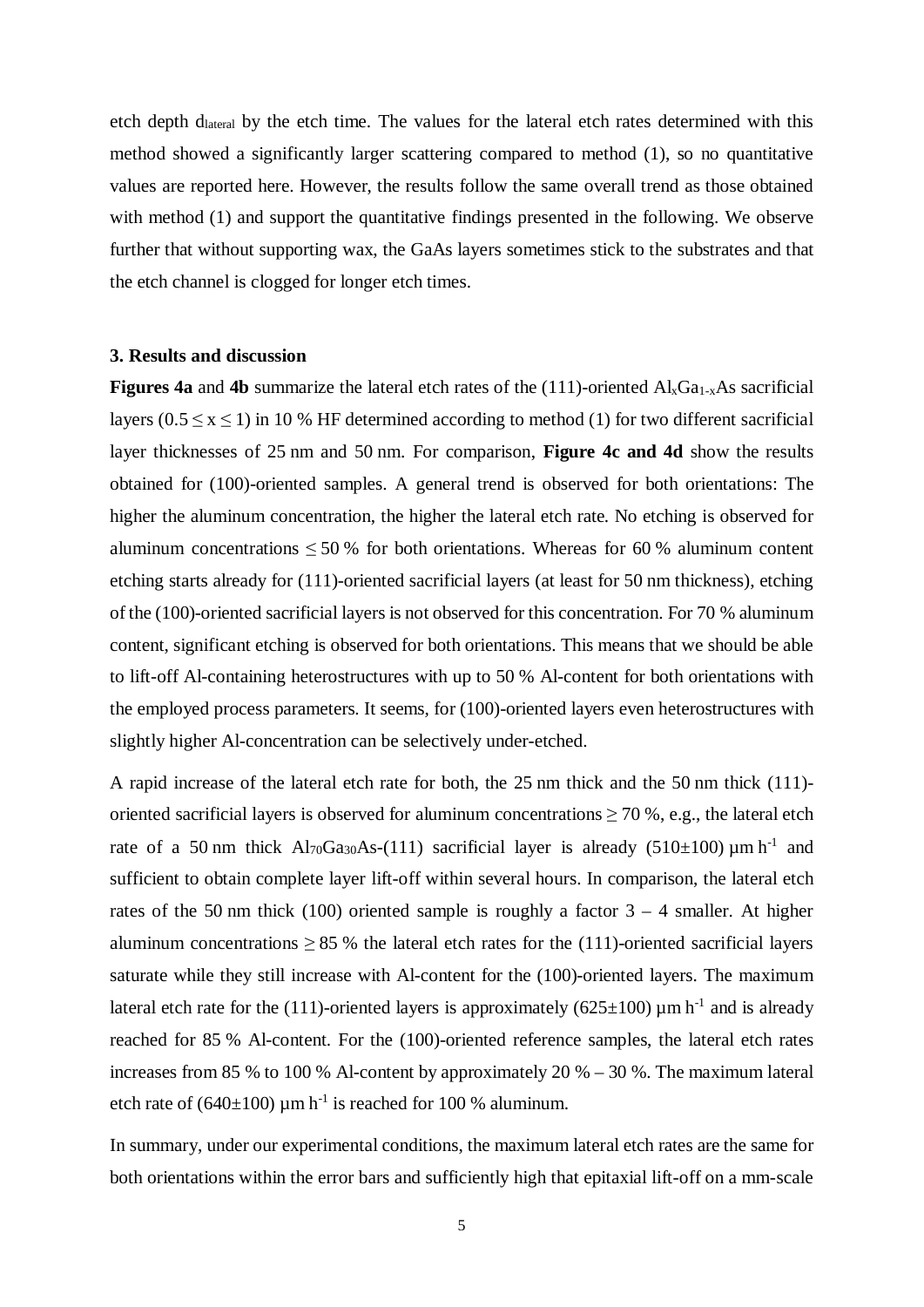is feasible in reasonable times. However, for aluminum concentrations < 100 %, the lateral etch rates drop faster for the (100)-oriented sacrificial layers than for the (111)-orientation. This allows (111)-oriented sacrificial layers with lower Al-content, but also provides slightly less selectivity for the lift-off of heterostructures with high Al-content. The reason for the observed differences might be due to the different arrangements on the atomic scale. This might either affect the chemical reaction due to the different bond orientations and atom density or the response to the applied stress by the wax due to different relevant elasticity constants. Different response to stress would lead to differences in the etch channel geometry, i.e., the width of the channel as a function of its depth. This might also be caused by the different shapes of the sample (squares vs. diamonds) so that the stress due to the wax might be different for the two sample orientations.

For different etch times, we observe that the average lateral etch rates tend to decrease for longer etching times independent of sample orientation. For the 50 nm thick  $Al_xGa_{1-x}As-(111)$ sacrificial layers with aluminum contents  $\geq$  70 %, doubling the etch time results in a lateral etch rate decrease by roughly 20 % - 25 % independent of the aluminum concentration (see Figure 4) while there is no change for 25 nm thick sacrificial layers. In comparison, for the 25 nm and 50 nm (100)-oriented sacrificial layers, the lateral etch rate decreases by < 20 %. The lateral etch rate decrease with increasing etch channel length, which clearly points to a diffusion-limited process as it was already discussed in the literature for (100)-oriented layers.[9,11,14] Probably the etch channel is insufficiently bent open.

A clear trend is observed analyzing the influence of the layer thickness on the lateral etch rate. All measured lateral etch rates of the 50 nm thick  $Al_xGa_{1-x}As$  sacrificial layers are larger compared to the 25 nm thick sacrificial layers. We also tried to completely lift off GaAs-(111) layers by etching 10 nm  $\text{Al}_x\text{Ga}_{1-x}\text{As}-(111)$  sacrificial layers, but we observed no lift-off because the lateral etch rate was too low. A thinner etch channel is prominent to be clogged faster by the etch reaction products.[9,11,14] Thus, a thicker sacrificial layer or a more sophisticated method to more severely bend away the released part of the heterostructure <sup>[15]</sup> should be used for layer liftoff.

The influence of the etch channel width is also confirmed by experiments employing method (1). In addition, the advantage of the wax stressor can be seen: Without wax (method 2), the lateral etch rates drop significantly after a few minutes of etching. E.g., etching of  $\leq 25$  nm thin  $Al<sub>x</sub>Ga<sub>1-x</sub>As-(111)$  sacrificial layers already stops after roughly 10 min and no lift-off was possible. Without wax, on the one hand, the under-etched layer is not stabilized and might stick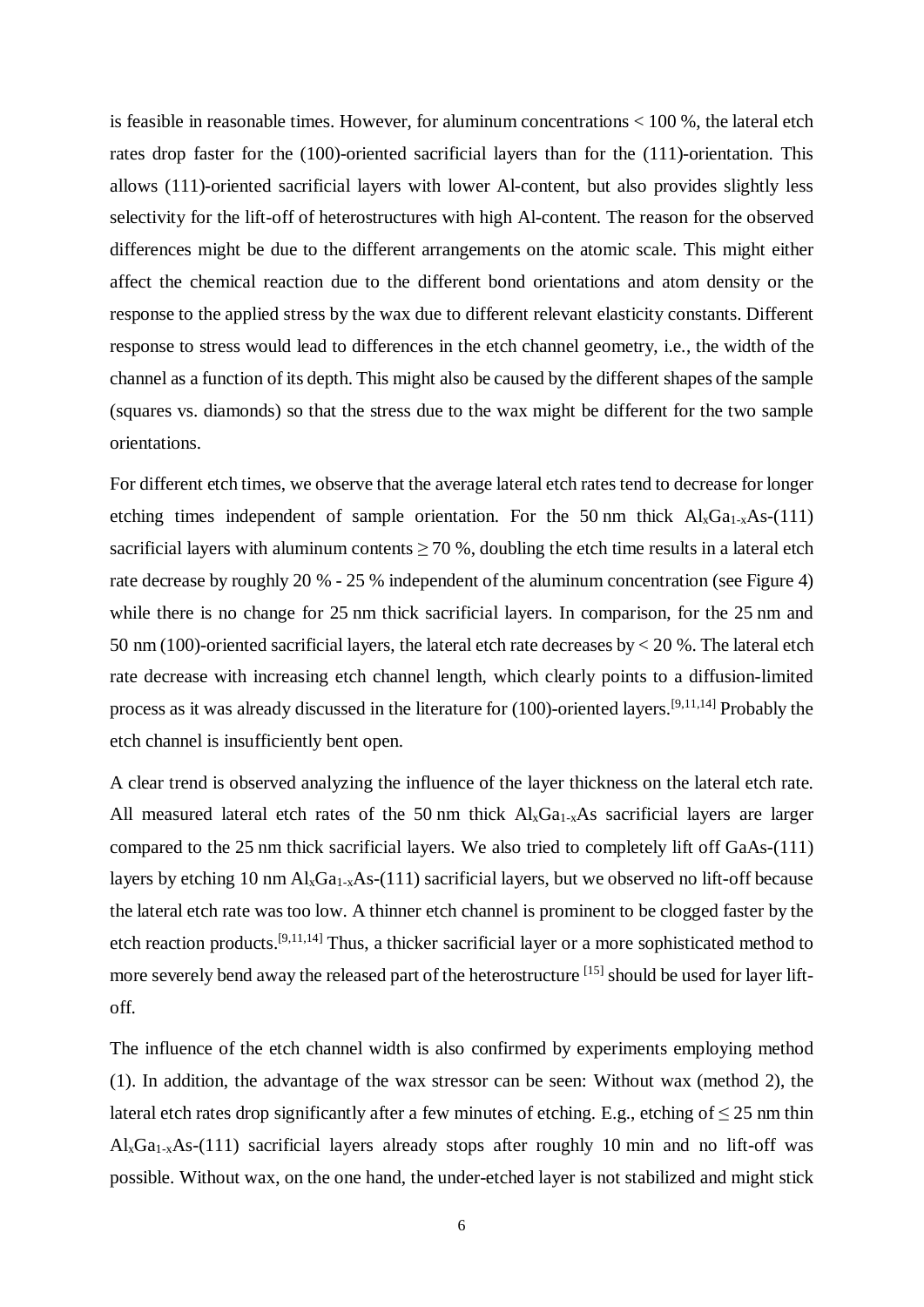to the substrate, and on the other hand, the etch channel is not spread, so the diffusion of reaction products is hampered.[9,11,14]

For the quality of entirely lifted-off membranes it is not relevant, whether method (1) or method (2) was employed. However, for method (1), the lift-off is significantly faster and allows the liftoff of larger membranes. **Figure 5** shows an optical microscopy image of a 500 nm thick GaAs membrane lifted-off and bonded to a glass substrate. The surface is flat and, to a large extent, free of defects or pits. The atomic force microscopy image in Figure 1 b) reveals a smooth surface with a roughness very similar to the surface roughness of the as-grown sample  $(\leq 0.5 \text{ nm})$ for  $1\times1$   $\mu$ m<sup>2</sup> and  $\leq 0.8$  nm for  $10\times10$   $\mu$ m<sup>2</sup>). The crystal quality of the transferred layer was checked by standard high-resolution x-ray diffraction measurements. Rocking curve measurements reveal full-width half maximum (FWHM) values of 140 arcsec for the bonded film in contrast to 43.2 arcsec for the as-grown film. This shows that the epitaxial lift-off and bonding process barely impairs the structural quality of the film.

To test, whether the transferred films are suitable for nano-pattering, an array of pillars with a pillar diameter of 365 nm and a pitch of 665 nm was patterned into the transferred membrane. Employing a SiN hard mask defined by electron beam lithography, we etched the sample until the GaAs between the pillars were completely removed and the glass became exposed. This can be verified by the contrast in the electron microscope. **Figure 6** shows the electron microscopy image of the pattern. It can be seen that over a large area, the pattern shows no missing pillars. So not only the complete membrane sticks to the glass substrate but also individual pillars. However, one also sees that the pillar diameter is not constant throughout the patterned area. This is not optimal for optical experiments and the etching parameters have to be optimized further.

#### **4. Conclusion**

We achieved epitaxial  $Al_xGa_{1-x}As-(111)$  heterostructure growth for  $0.5 \le x \le 1$  on GaAs-(111)B substrates with smooth surfaces and tested selective etching of Al-containing layers. The lateral etch rate of 50 nm thick AlAs sacrificial layers in 10 % hydrofluoric acid was determined to approximately (625 $\pm$ 100) µm h<sup>-1</sup>. Whereas for the (111)-oriented layers, the lateral etch rate stays almost constant down to 70 % Al-content before dropping significantly, it drops monotonically for (100)-oriented layers. No etching was observed for aluminum concentrations  $\leq$  50 % for both orientations. Besides, we found that a thinner sacrificial layer leads to a lower lateral etch rate. Also, a longer lateral etch depth d<sub>lateral</sub> results in a reduced lateral etch rate. The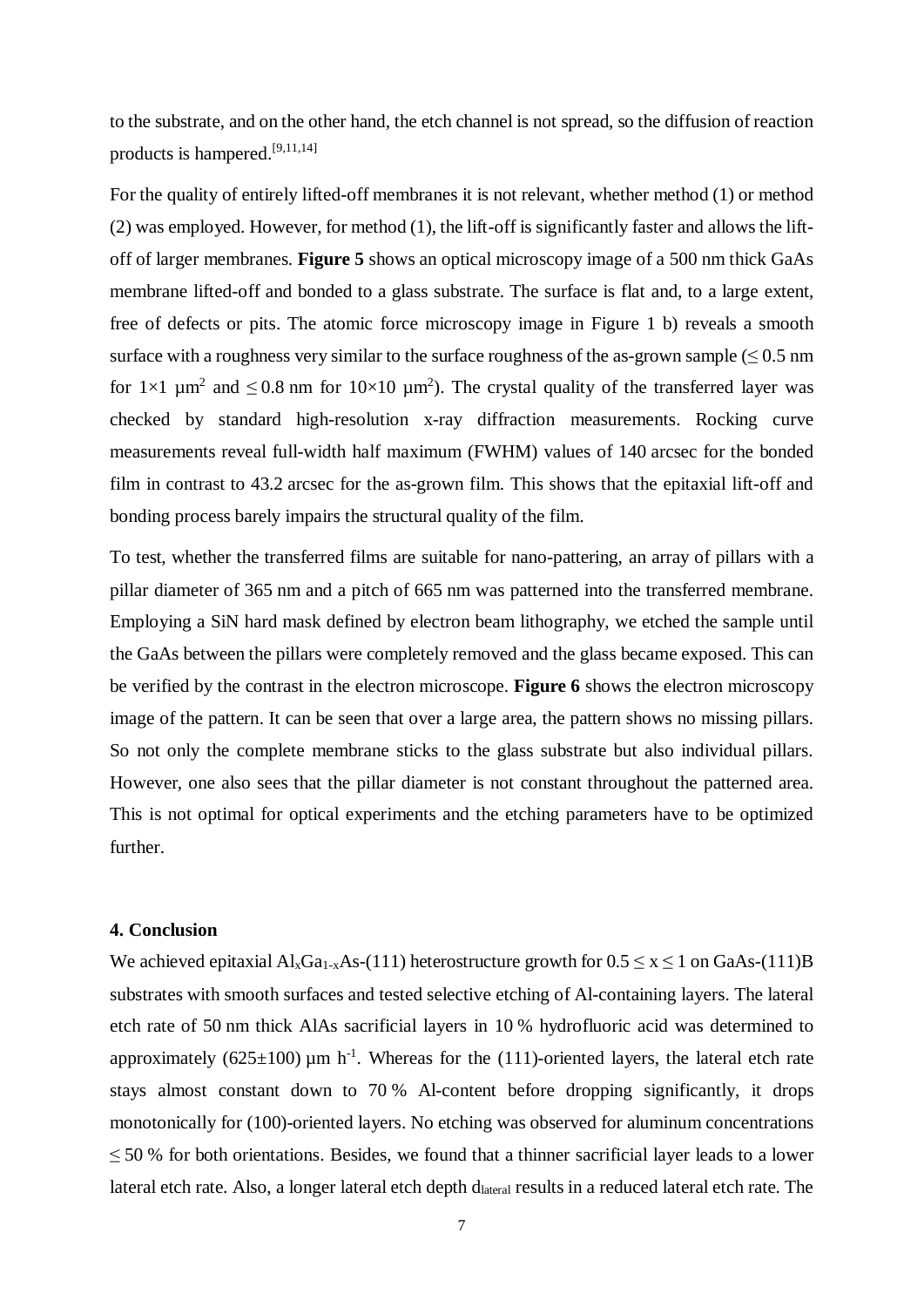wax improves the lift-off process significantly. We were able to lift-off thin GaAs-(111) layers and transfer them to glass substrates. Nano pillars with diameters of 365 nm were fabricated by patterning the transferred film. The array shows on a large area no vacancies, which proves that not only the overall membrane sticks to the surface but each nanometer-scale fraction of the membrane. This highlights the high quality of the lift-off and bonding process presented here. Thus, the presented process is well suitable to fabricate GaAs-(111) nanostructures on glass substrates.

### **Acknowledgments**

The work was funded by the Deutsche Forschungsgemeinschaft (DFG, German Research Foundation) - CRC TRR142/2-2020 - Grant No. 231447078 within the sub-projects A06 and C05 and the European Research Council (ERC) under the European Union's Horizon 2020 research and innovation programme (grant agreement No 724306).

## **References**

[1] J. D. Sautter, L. Xu, A. E. Miroshnichenko, M. Lysevych, I. Volkovskaya, D. A. Smirnova, R. Camacho-Morales, K. Z. Kamali, F. Karouta, K. Vora, H. H. Tan, M. Kauranen, I. Staude, C. Jagadish, D. N. Neshev, M. Rahmani, *Nano Lett.* **2019**, *19*, 3905.

[2] L. Novotny, N. van Hulst, *Nat. Photonics* **2011**, *5*, 83.

[3] A. I. Kuznetsov, A. E. Miroshnichenko, M. L. Brongersma, Y. S. Kivshar, B. Luk'yanchuk, *Science* **2016**, *354*, aag2472.

[4] B. Sain, C. Meier, T. Zentgraf, *Adv. Photonics* **2019**, *1*, 024002.

[5] M. Rahmani, G. Leo, I. Brener, A. V. Zayats, S. A. Maier, C. De Angelis, H. Tan, V.

Flavio Gili, F. Karouta, R. Oulton, K. Vora, M. Lysevych, I. Staude, L. Xu, A. E.

Miroshnichenko, C. Jagadish, D. N. Neshev, *Opto-Electron. Adv.* **2018**, *1*, 180021-1

[6] S. Liu, M. B. Sinclair, S. Saravi, G. A. Keeler, Y. Yang, J. Reno, G. M. Peake, F. Setzpfandt, I. Staude, T. Pertsch, I. Brener, *Nano Lett.* **2016**, *16*, 5426.

[7] F. J. F. Löchner, A. N. Fedotova, S. Liu, G. A. Keeler, G. M. Peake, S. Saravi, M. R. Shcherbakov, S. Burger, A. A. Fedyanin, I. Brener, T. Pertsch, F. Setzpfandt, I. Staude, *ACS Photonics* **2018**, *5*, 1786.

[8] S. Person, M. Jain, Z. Lapin, J. J. Sáenz, G. Wicks, L. Novotny, *Nano Lett.* **2013**, *13*, 1806. although not explicitly said, very probably (100)-oriented films have been transferred.

[9] E. Yablonovitch, T. Gmitter, J. P. Harbison, R. Bhat, *Appl. Phys. Lett.* **1987**, *51*, 2222.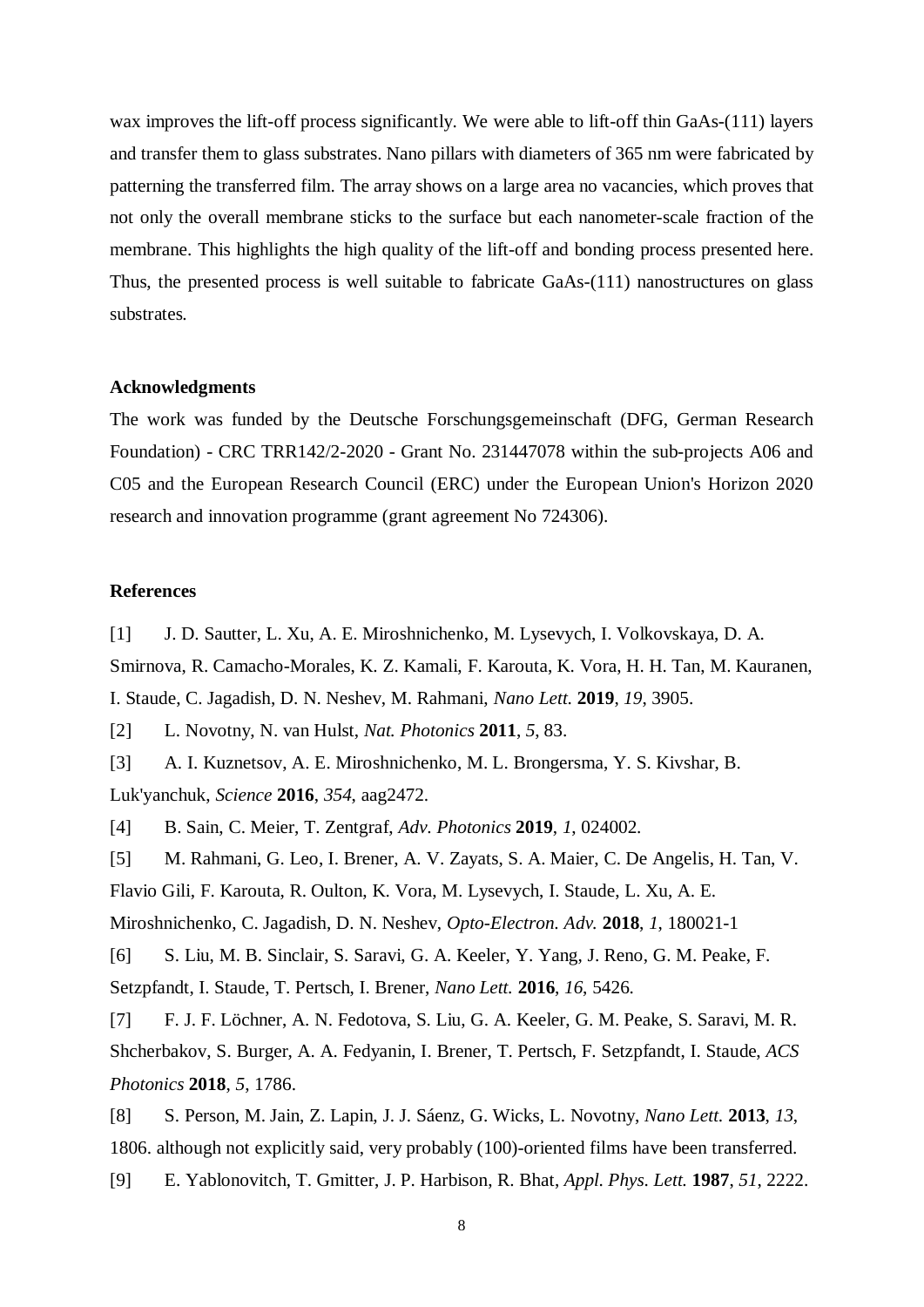[10] E. Yablonovitch, D. M. Hwang, T. J. Gmitter, L. T. Florez, J. P. Harbison, *Appl. Phys. Lett.* **1990**, *56*, 2419.

[11] J. Maeda, Y. Sasaki, N. Dietz, K. Shibahara, S. Yokoyama, S. Miyazaki, M. Hirose, *Jpn. J. Appl. Phys.* **1997**, *36*, 1554.

[12] M. M. A. J. Voncken, J. J. Schermer, G. J. Bauhuis, P. Mulder, P.K. Larsen, *Appl. Phys. A: Mater. Sci. Process.* **2004**, *79*, 1801.

[13] P. Kumar, S. Kanakaraju, D. L. DeVoe, *Appl. Phys. A: Mater. Sci. Process.* **2007**, *88*, 711.

[14] M. M. A. J. Voncken, J. J. Schermer, A. T. J. van Niftrik, G. J. Bauhuis, P. Mulder, P. K. Larsen, T. P. J. Peters, B. de Bruin, A. Klaassen, J. J. Kelly, *J. Electrochem. Soc.* **2004**, *151*, G347.

[15] J. J. Schermer, P. Mulder, G. J. Bauhuis, M. M. A. J. Voncken, J. van Deelen, E. Haverkamp, P. K. Larsen, *Phys. Status Solidi A* **2005**, *202*, 501.

[16] E. Mieda, T. Maeda, N. Miyata, T. Yasuda, Y. Kurashima, A. Maeda, H. Takagi, T. Aoki, T. Yamamoto, O. Ichikawa, T. Osada, M. Hata, A. Ogawa, T. Kikuchi, Y. Kunii, *Jpn. J. Appl. Phys.* **2015**, *54*, 036505.

[17] K. Tsutsui, H. Mizukami, O. Ishiyama, S. Nakamura, S. Furukawa, *Jpn. J. Appl. Phys.* **1990**, *29*, 468.

[18] F. Herzog, M. Bichler, G. Koblmüller, S. Prabhu-Gaunkar, W. Zhou, M Grayson, *Appl. Phys. Lett.* **2012**, *100*, 192106.

[19] A. Chin, P. Martin, P. Ho, J. Ballingall, T. Yu, J. Mazurowski, *Appl. Phys. Lett.* **1991**, *59*, 1899.

[20] D. A. Woolf, Z. Sobiesierski, D. I. Westwood, R. H. Williams, *J. Appl. Phys.* **1992**, *71*, 4908.

[21] M. M. A. J. Voncken, J. J. Schermer, G. Maduro, G. J. Bauhuis, P. Mulder, P. K. Larsen, *Mater. Sci. Eng. B* **2002**, *95*, 242.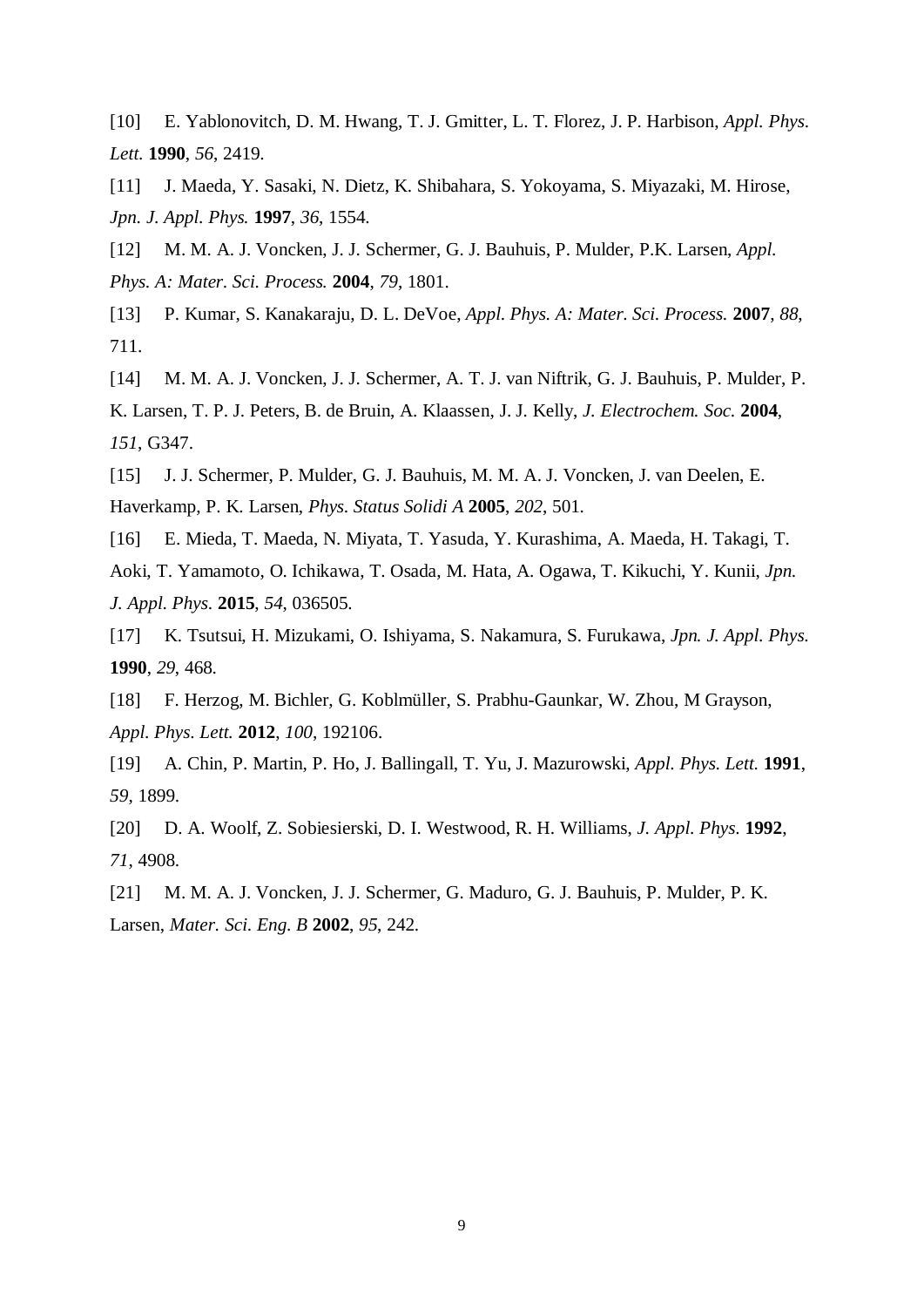

Figure 1. Atomic force microscopy images of a) the as-grown GaAs-(111) film and b) the GaAs-(111) film. In both images, the surface roughness (RMS roughness) is very similar (0.6 nm for a) and 0.8 nm for b)).



layer etch rates. Wax is applied to stabilize the structure and bend the etching channel open. The  $\text{Al}_x\text{Ga}_{1-x}\text{As}$  sacrificial layer is laterally etched by 10% HF. b2) shows a cross section along the orange plane and the lateral etch depth d<sub>lateral</sub> is indicated by green arrows. After wax removal in an ultrasonic bath by toluene, the under-etched layer part is removed and only the central not under-etched part remains on the sample (see c)). The lateral etch depth  $d<sub>lateral</sub>$  is determined from the situation shown in c) by optical microscopy.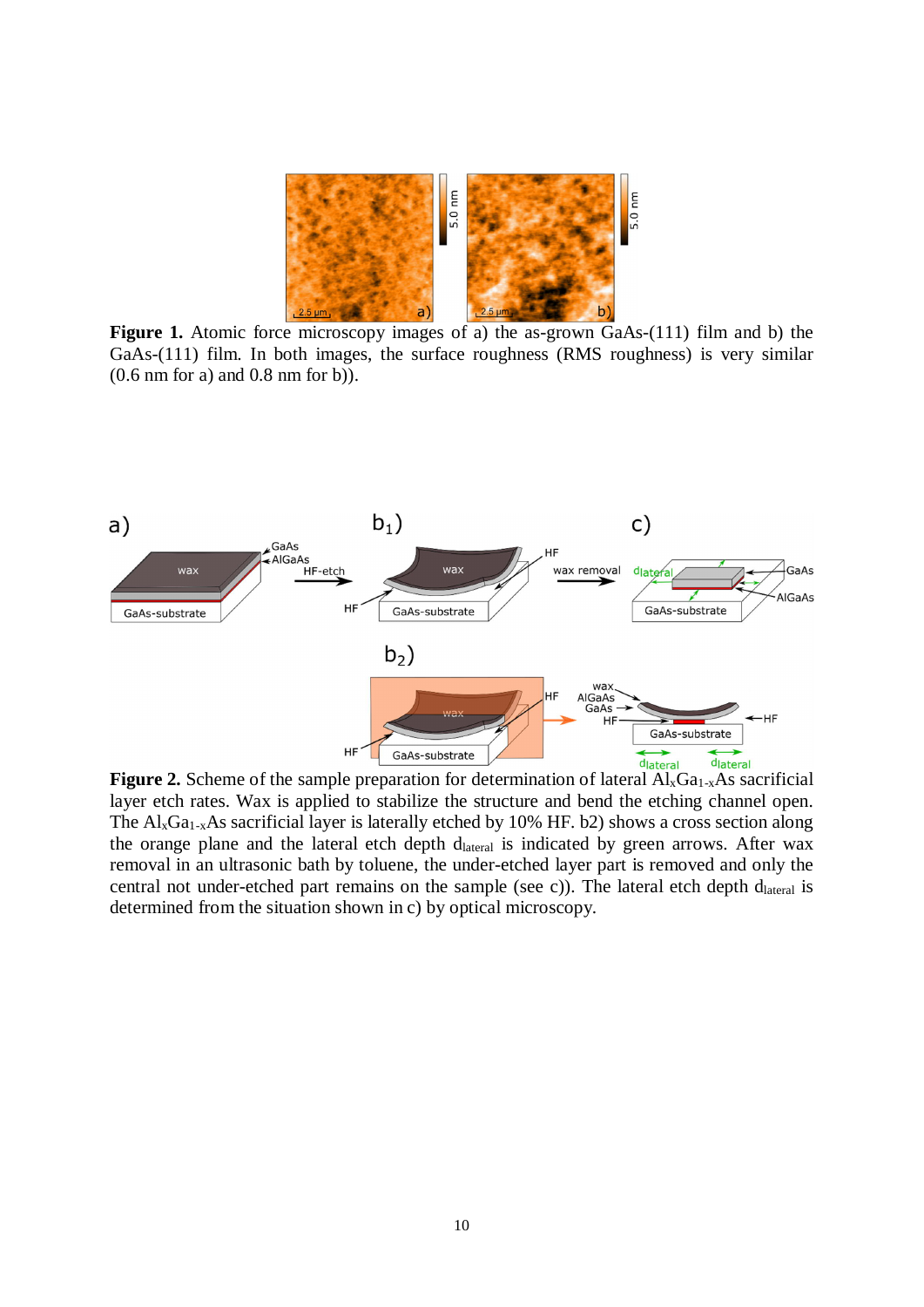

**Figure 3.** Optical microscopy image (top view) showing the edge region of a sample prepared by method (1) (see text). The sample status shown corresponds to the situation depicted in Figure 2c. The green arrow indicates the lateral etch depth as also defined in Figure 2.



Figure 4. Lateral etch rates for (111)- and (100)-oriented Al<sub>x</sub>Ga<sub>1-x</sub>As sacrificial layers as a function of the Al-content. The etch rates have been determined with method (1) for 25 nm and 50 nm thick sacrificial layers. The etch times were for most Al concentrations 65 (4a and 4c) and 130 (4b and 4d) minutes, respectively. Only for  $x \le 60$  % longer etching times up to 260 minutes have been employed.